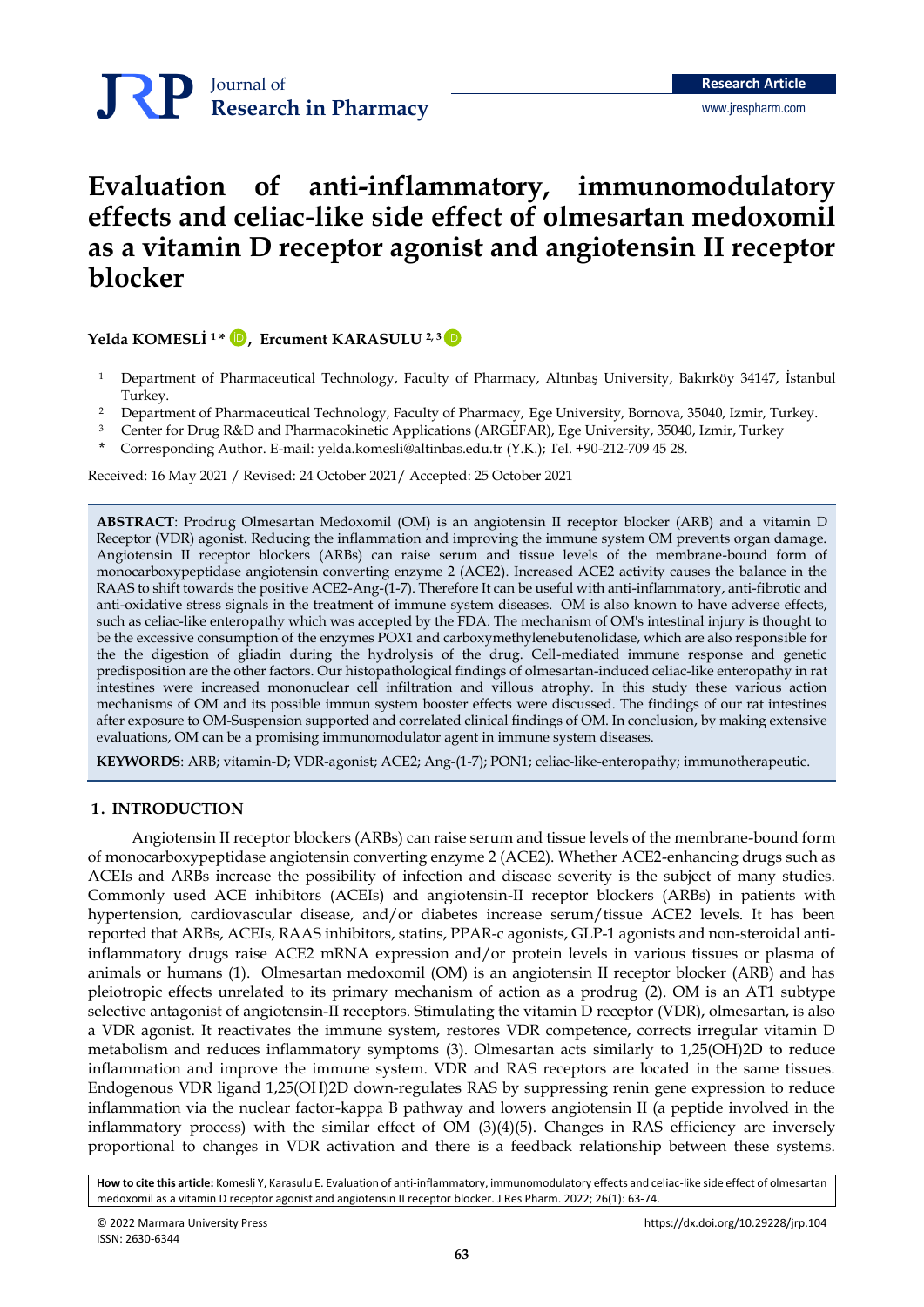Inappropriate stimulation of RAS is associated with the pathogenesis of hypertension, heart attack, and stroke(6). ACE2 is a homeostasis regulator in the cardiovascular and respiratory systems and is a component of the renin-angiotensin-aldosterone system (RAAS).

OM is also known to have adverse effects, such as celiac-like enteropathy which was accepted by the FDA (According to safety announcement UCM359496). Link between OM and celiac effect was first defined by Rubio-Tapia et al in 2012 (7)(8). This histopathological finding of celiac-like side effects are severe intestinal villous atrophy with intraepithelial lymphocytosis, increased subepithelial collagen and inflammation of lamina propria. The cessation of OM causes complete improvement of both clinical and histological features. The diagnosis of celiac disease is supported by a positive antibody test (deamidated gliadin peptide, antiendomysial antibodies and tissue transglutaminase) and symptomatic and histological response to a gluten-free diet  $(9)(10)(11)(12)(13)(14)$ . The mechanism of intestinal injury of OM is thought to be a cellmediated immune response and genetic predisposition. PON1 and carboxymethylenebutenolidase enzymes are responsible for hydrolising of olmesartan (Figure 1)(82). These enzymes are also responsible for deficient gliadin degradation in celiac patients. In patient with autoimmun disorders, OM restores VDR competence, phagocytosis causes to bacterial death; inflammation is temporarily increased by cytokine reaction to microbial endotoxins and cellular debris from dead host cells and bacteria. In this study these various mechanisms of action of OM and its possible effectiveness in immune system diseases were examined in the context of case reports and literature and then we associated with histopathological findings of our experiments in rats. During histopathological examinations, two different pharmaceutical forms of OM (Suspesion and SMEEDS forms) were evaluated, and the effect of inflammation was compared.



**Figure 1.** Hydrolisis of Olmesartan Medoxomil.

## **2. RESULTS**

## **2.1. Histopathological findings**

Histological studies were performed on albino 18 male normotensive Wistar Rats (160-180 g). After one month of exposure of OM-SMEDDS and OM-suspension, intestinal samples were taken from control group, OM-SMEDDS and 1.3 mg/kg OM-suspension orally administered group rats. The duodenum was used as the intestinal segment [15]. Histological examinations of rat intestine indicated that OM-SMEDDS treated rats and control group had no enteropathy findings while the OM-Suspension-treated group showed enteropathy findings with increased mononuclear cell infiltration and villous atrophy (Figure 2). OM-SMEDDS reduced the contact of OM with the intestines because of its lipophilic characteristics. This effect of SMEDDS can be explained by increased bile secretion in the gastrointestinal tract, dividing into mixed micelles, increasing lymphatic transport, and modulating enterocyte-based enzyme and carrier systems [16][17]. Throughout the experiment, SMEDDS did not cause diarrhea or weight loss compared to OM-Suspension. This finding suggests that the SMEDDS will prevent celiac-like enteropathy.

## **3. DISCUSSIONS**

Angiotensin receptor blockers (ARBs) have been shown to modulate VDR activation through *in silico* molecular modeling [18]. OM is an angiotensin receptor blocker and also a non-vitamin D VDR ligand that reactivates the immune system, restores VDR competence, improves irregular vitamin D metabolism, and reduces inflammatory symptoms. Vitamin D is a steroid hormone that regulates the immune system. OM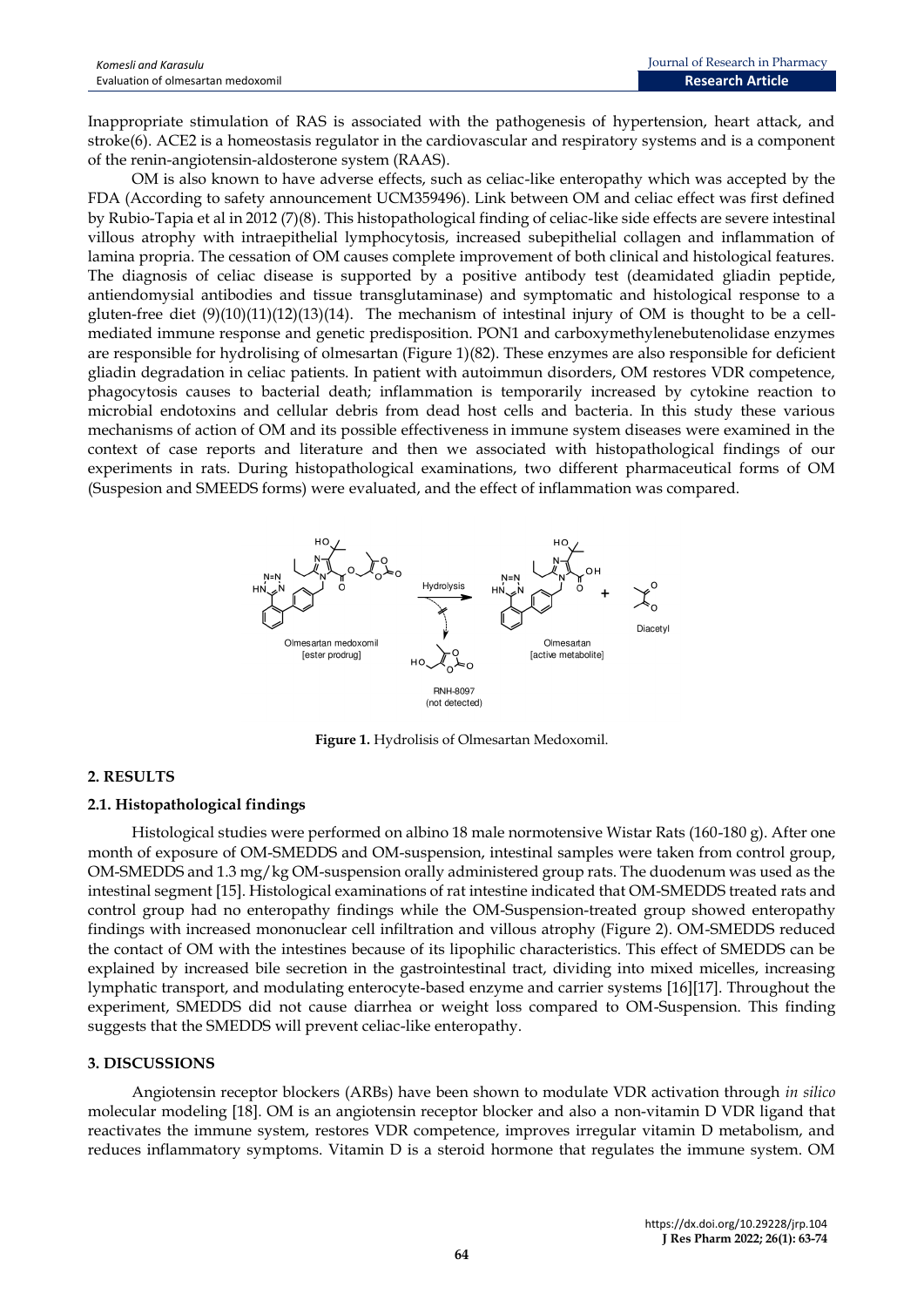regulates the vitamin D receptor and decreases the high 1,25(OH)2D to improve the function of the innate immune system [18][3].

OM has a Ki value (the binding affinity between the inhibitor and the enzyme) in the low nanomolar range similar to the Ki values of natural VDR ligands and reduces the high 1,25(OH)2D by VDR mediated effects. The up-regulated VDR transcribes CYP24A1 and CYP3A4 enzymes that reduce 1,25(OH)2D production [19] [20]. It also represses CYP27B1 (the enzyme that hydroxylates 25(OH)D to 1,25(OH)2D) so less 1,25(OH)2D is produced. A decrease in elevated 1,25(OH)2D prevents systemic inflammation. In this context OM improves glycemic control and insulin resistance by its antiinflammatory action [21]. OM also reduces serum levels of inflammatory markers; h-CRP, h-TNFa, IL-6, MCP-1 [22]. Blocking ACE OM induces potent regulatory T cells and modulates TH1- and TH17-mediated autoimmunity [23]. Besides, by blocking angiotensin II receptor OM increases bone mass [24][25]. OM, similar to 1,25(OH)2D, reduces inflammation and improves the immune system. VDR and RAS receptors are distributed in almost the same tissues. Endogenous VDR ligand 1,25(OH)2D downregulates RAS by suppressing renin gene expression to reduce inflammation via the nuclear factor-kappa B pathway [26]. OM similarly reduces angiotensin II (a peptide involved in the inflammatory process) [5]. Improper stimulation of RAS is associated with the pathogenesis of hypertension, heart attack, and stroke [6]. Changes in RAS activity and activation of the VDR is inversely related and have a feedback relationship. As a result, OM has dual activity in this cycle by blocking angiotensin II and stimulating the VDR and is more effective than the others. As an indicative of the Jarisch-Herxheimer reaction (JHR), olmesartan causes an increase in inflammatory symptoms in patients with autoimmune disorders and inflammatory symptoms [3][27]. OM restores VDR capability and phagocytosis leads to bacterial death. Consequently, inflammation is temporarily increased by cytokine reaction to microbial endotoxins and cellular debris from dead host cells and bacteria [28]. This immunopathology is a manifestation that OM is a VDR agonist [29][23][30]. Blocking receptors of the innate immune system can be useful in controlling infection and associated immunopathology [31]. Documented beneficial effects of OM, including its ability to reduce cardiovascular and kidney disease, prevent migraine, and reduce oxidative stress, also suggest that it may play a key role in resolving chronic systemic inflammation [32][33]. These uses of OM, which has a good safety profile, are off-label [3][34]. Microbes survive by dysregulating the VDR and slowing down immune reactivity. Chronic conditions can be improved by restoring VDR function using immunotherapy with OM as a novel VDR ligand [35][36]. As an alternative avoiding immunosuppressants and high 25(OH)D also improves immune system function [37][38][39]. Our histopathological findings of OM induced celiac-like enteropathy in rat intestines were intense mononuclear cell infiltration and villous atrophy. The mechanism of intestinal injury of OM is thought to be a cell-mediated immune response and genetic predisposition and hydrolising process with the carboxylesterases enzymes which are also are involved in the breakdown of gliadine. It is difficult to differentiate olmesartan-related enteropathy findings and histopathology from celiac disease [40]. In a systematic review performed by Burbure, findings from different case series were evaluated. In a total of 104 cases, patients who had been using OM for 1 month to 11.5 years were examined. HLDQ/ HLDQ8 gene was detected in 70%, villous atrophy was detected in 100% and IEL was detected in 70% of the cases [41]. 30% collagen sprue, 27% microscopic colitis and 41% lymphocytic or collagen gastritis were detected in cases. 95% of patients recovered after discontinuation of OM treatment. The diagnosis of celiac is supported by a positive antibody test (deamidated gliadin peptide, antiendomysial antibodies and tissue transglutaminase) and symptomatic and histological response to a gluten-free diet [42][43][44]. Genarally, villous atrophy, severe enteropathy, lupus, positive anti-TG2 deposits, increased CD3+gammadelta+ intraepithelial lymphocytes and reduced CD3− were observed in many olmesartaninduced cases and HLA-DQ2, HLA-DQ8 were positive [36]. Histopathological changes and clinical findings involving autoimmune disorders improved after discontinuation of OM. This severe enteropathy may be due to the different affinity of OM on a VDR, PPAR and CCR2b receptors that can modulate the immune system [14][11][45][46][47][48][40][7][41][49][50][51][52]. Case reports of patients taking other angiotensin receptor blockers like valsartan, irbesartan, telmisartan, eprosartan, losartan, and candesartan demonstrated a profound celiac-like enteropathy findings and villous atrophy are also exist [44][53][54][55].

Olmesartan-induced celiac-like enteropathy was determined with endoscopy and computer tomography methods by Khan et al. and Carneiro et al [56][57]. Lagana identified some histological changes related with OM in the intestine [58]. Related with pathogenesis of olmesartan-induced enteropathy, over expression of IL15 and disruption of the tight junction protein ZO-1 protein were determined in OM treated patients' doudenal biopsies as in celiac by staining anti-CD8, anti-CD4, anti-IL-15R, anti-ZO-1, anti-FoxP3, anti-psmad 2/3 [59][60][61][62]. Marthey et al. determined that OM causes severe enteropathy with or without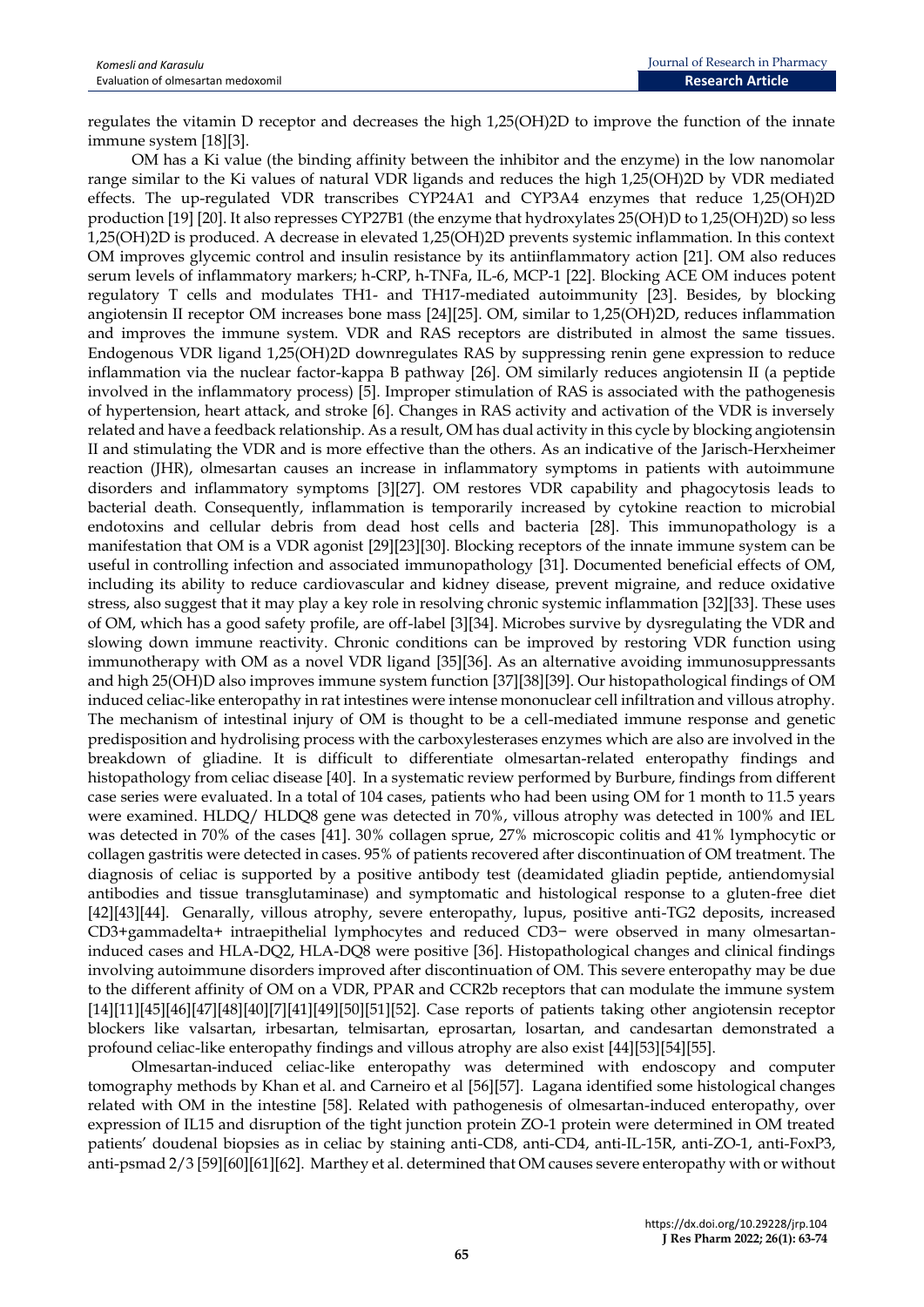villous atrophy in national survey of France. Intraepithelial lymphocytes increase (IELs] was recorded in many OM celiac-like cases [63]. Severe chronic diarrhea, electrolyte imbalance, acute renal failure and significant weight loss were observed in some cases [64]. Burbure et al. have recently examined all studies about OM enteropathy and described its histopathologic differential diagnosis in his detailed study [65]. In all of these cases, clinical symptoms improved and histological changes disappeared after cessation of OM treatment [66]. According to Burbure's study, the histopathological features of celiac disease are intraepithelial lymphocytosis, crypt hyperplasia and villous atrophy. The distinctive features of ARB-enteropathy from celiac are sometimes IEL and frequent accumulation of collagen within or near normal limits. Similarly Lagana reported that duodenal injury was associated with the use of OM [58]. The duodenal biopsy results revealed the villous atrophy and enteropathy like celiac in antitissue transglutaminase (TTG) antibody negative patient taking OM [67]. De Gateni found villous atrophy associated with OM use [68]. Although there are many case reports about this side effect, these studies represent only a certain part of the relevant cases. Many other medications except OM like mycophenolic acid, azathioprine, methotrexate, neomycin, and colchicine can cause diarrhea by increasing motility, inflammation or enteropathy and damage to the intestinal villi leading to chronic diarrhea [69][70]. A recent article based on 4 546 680 patients in the French National Health Insurance database evaluated the risk of intestinal malabsorption associated with OM, other ARBs and ACEI. When compared with other ACEI, OM is associated with intestinal malabsorption and celiac disease [71]. Case reports of patients taking other angiotensin receptor blockers (valsartan, irbesartan, telmisartan, eprosartan, losartan, and candesartan) demonstrating a profound celiac-like enteropathy findings and villous atrophy are also exist and mentioned above [72][44][73][50][49][72][74][41][53][54].





**Figure 2.** Images of histopathological examinations in rat duodenum after treatment with OM-SMEDDS or OM-Suspension. Formulation of OM-SMEDDS administered (C1, C2, C3, C4) and control group (A1, A2, A3, A4, A5, A6, A7, A8) intestinal imaging did not indicate enteropathy findings like celiac in contrast to the OM-Suspension administered rats. Duodenum biopsy showed Olmesartan-associated enteropathy findings, intense mononuclear cell infiltration and villous atrophy in OM-Suspension administered group of rats. Arrows indicates increased mononuclear cell infiltration (B1, B2, B3, B4, B5, B6, B7, B8, B9, B10). Scale was 50 µm, 100 µm and 200 µm.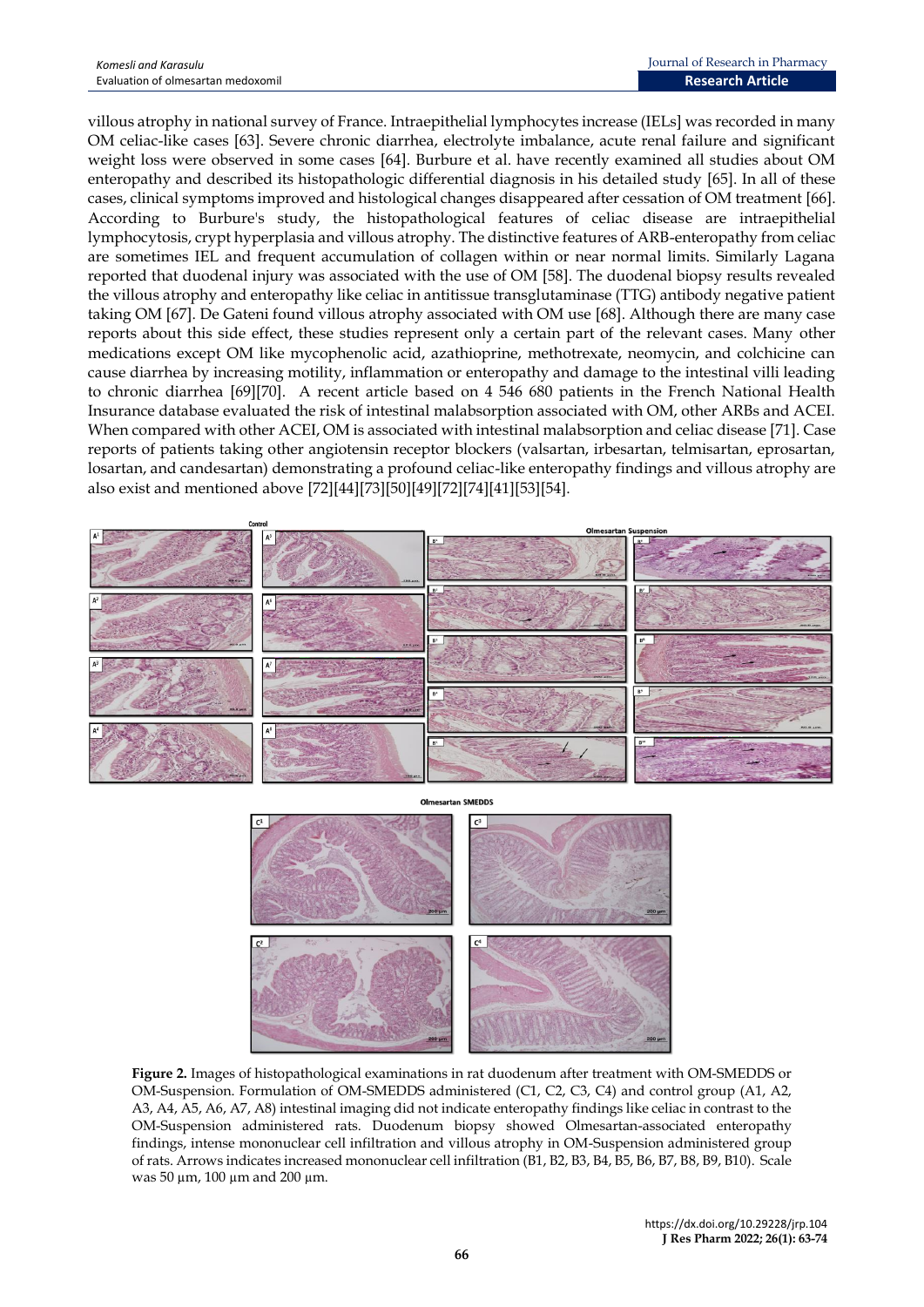Mechanisms during the passage of drugs through the intestinal mucosa; and the activity of the drug is related to the interaction between the drug carrier and the biological environment. In our current study, OM-SMEDDS improved the bioavailability, solubility and absorption of the drug by incorporating and encapsulating of the hydrophobic active ingredient into the oil phase, and unlike suspension, it did not harm the intestinal histology. But OM-Suspension directly interacted with intestinal mucosa and caused celiac-like enteropathy. Carboxymethylenebutenolidase (CMBL), human plasma paraoxonase (PON1) enzymes and plasma albumin are responsible for hydrolyzing prodrug olmesartan medoxomil to olmesartan and its bioactivation [75][76][77][78]. They are also responsible for the disintegration of gluten and gliadin peptides in the intestines. Therefore, excessive consumption of these enzymes involved in the hydrolysis of olmesartan caused severe diarrhea and celiac-like enteropathy [79][80][81][78][82][83]. Celiac disease is associated with oxidative damage and with significant decrease of PON1 activities [84]. The intestinal T cell response to αgliadine in adult celiac patients is related with two immunodominant epitopes, PFPQPQLPY and PQPQLPYPQ. These epitopes are responsible for the primary inflammatory response. They are exceptionally resistant to enzymatic processing. Two brush border membrane (BBM) peptidases, dipeptidyl peptidase IV (DPP IV) and dipeptidyl carboxypeptidase I (DCP I, also known as angiotensin- converting enzyme or peptidyl dipeptidase A) are rate limiting in their digestive breakdown. Supplementation of the BBM with bacterial prolyl endopeptidase (PEP) leads to rapid cleavage of these gliadin peptides to units much smaller than the binding site of the HLA molecules. This suggests a possible enzyme supplement therapy for celiac sprue [85]. In our study, intense mononuclear cell infiltration, villous atrophy, weight loss and diarrhea were observed in the OM-Suspension administered rat group at the end of the one-month period [81][78][40][47]. Our olmesartan-induced celiac- rat- model findings supported clinical findings in this field. OM as a nonvitamin D VDR ligand also restores VDR capability and activates the immune system and reduces inflammatory symptoms. This phenomenon also explains our rats intestinal findings in terms of immune response. [28][3][86][87]. There are also many clinical studies showing that ACE2-enhancing ACEIs/ARBs used by patients with hypertension can be safely used in patients with COVID 19 [88][89][90][91][92][93][94]. ARBs increase Ang II activity on AT2R by blocking AT1R. This situation affects the conversion of Ang II to other RAS mediators such as Ang (1-7) by ACE2 acting on the Mas receptor [95]. Endogenous Ang II induces inflammation process and plays a key role in the immunomodulation of T cell responses such as activation and posterior adhesion/transmigration activity. Hence, the use of AngII/AT1 signal antagonists in therapeutic strategies to improve treatment outcomes of immune-based diseases is feasible [96]. ACE2-raising drugs increase ACE2 activity and cause anti-inflammatory, anti-fibrotic and anti-oxidative effects by ACE2- Ang-(1-7)-MasR pathway in COVID 19 patients [1]. It is reported that OM and candesartan attenuate the development of heart failure after experimental autoimmune myocarditis in rats by modulation of the ANG 1-7 mas receptor [97][98]. The importance of RAS blockade are also expressed in diabetic complications such as cardiomyopathy, nephropathy, and neuropathy [95][99]. ACE2, an ACE-related carboxypeptidase, hydrolyzes Ang I to Ang-(1-9) and Ang II to Ang-(1-7). OM increases plasma Ang-(1-7) through an increase in ACE2 expression in rats with myocardial infarction. This over-expression of ACE2 is related to a reduction in Ang II level and the cardioprotective effect of OM [100]. Quantification of immunostaining in the thoracic aorta for both ACE2 and ANG- (1-7) antibodies showed higher intensity in spontaneously hypertensive rats treated with OM as a manifestation of enhanced anti-inflammatory effect of OM in tissues [101]. ACEIs / ARBs have beneficial effects, such as lowering the risk of mortality in hypertensive patients or reducing the risk of hospitalization for COVID-19 patients with diabetes. The increased ACE2 activity causes the balance within the RAAS to shift towards the ACE2-Ang- (1-7) -MasR pathway. Anti-inflammatory effects of the ACE2-Ang-1-7-MasR pathway may explain the increased survival of COVID-19 patients using ACEI/ARBs in hypertension. [1] In another study supporting this data is Ang- (1-7) nanocarriers inhalation has been shown to induce anti-inflammatory effects and attenuated pulmonary remodeling in a mice model of allergic lung inflammation [102]. Ang (1–7) acts on Mas receptor causing vasodilatation and protects from adverse remodeling of heart and kidney. Kuba et al. reported that the RAS has a crucial role in severe acute lung injury and that the SARS-CoV receptor ACE2 has a protective role in acute lung failure. SARS-CoV Spike–mediated lung failure can be rescued by inhibition of AT1R. ACE2, a carboxypeptidase, generates Ang1-7 from angiotensin I and Ang1-9 from angiotensin II. [103][104]. VDR agonists are immunoregulators and modulate tolerogenic properties in blood myeloid but not plasmacytoid DCs [105]. In view of these data, activation of ACE2-Ang- (1-7) pathway by exogenous application of Ang- (1-7) or ACE2 or its activators would be therapeutically beneficial for immunomodulator effects. For example it has been stated anti-inflammatory agent dexamethasone is useful in the management of COVID-19 [106]. But it is also known that chronic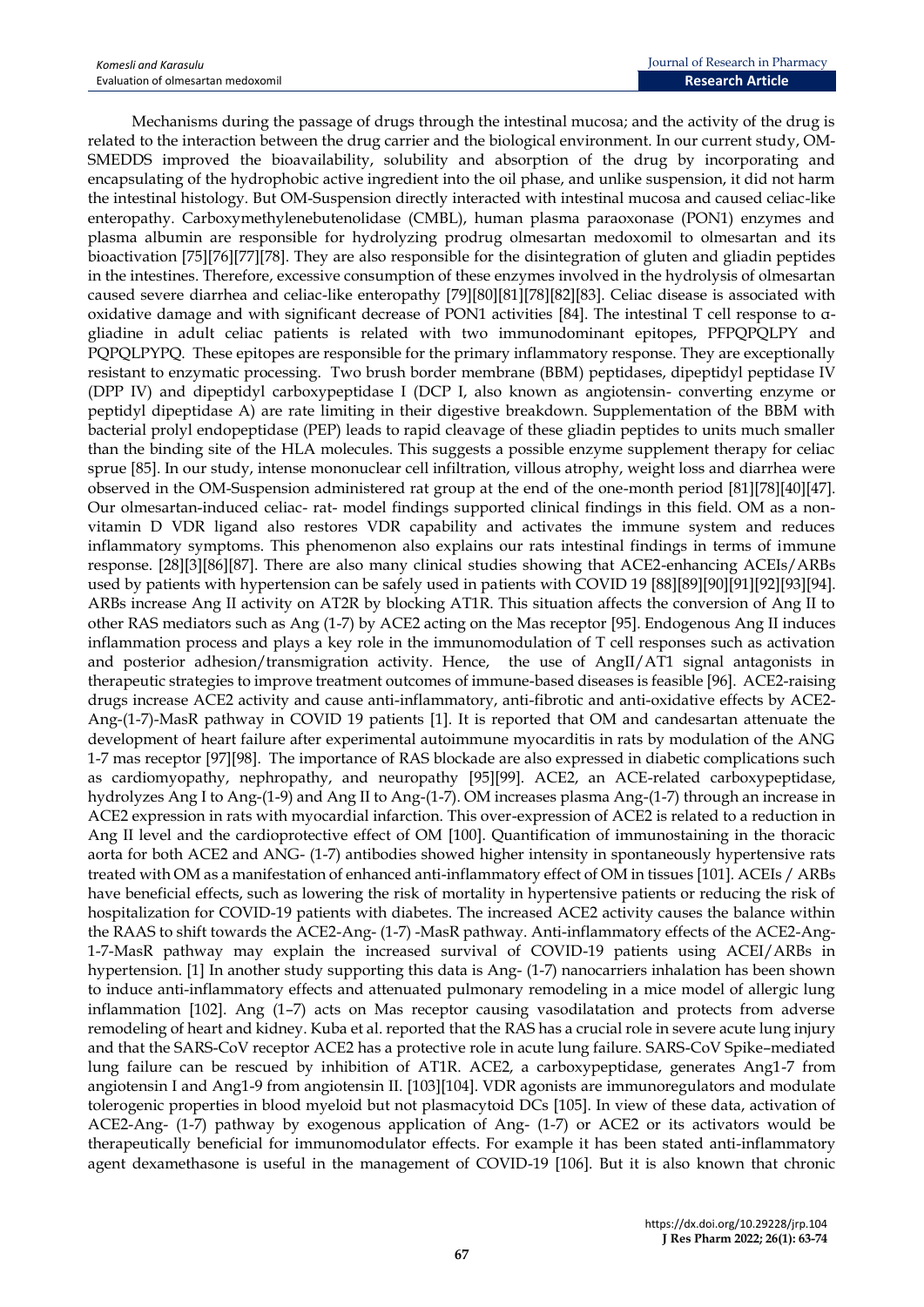administration of dexamethasone reduces ACE2 levels, increases the risk of infection and plasma viral load, reduces immune function, and prevents antibody production with its immunosuppressant effect [107][108]. The high concentrations of olmesartan activates the VDR at an effective level for the activation of the innate immune response. In this case, designing drugs of ACE2-raising ACEIs/ARBs targeted for the immun diseases will be useful [102].

## **4. CONCLUSION**

In this study various effect mechanisms of OM and its possible effectiveness in immune system diseases were discussed. Our histopathological findings of olmesartan-induced celiac-like enteropathy in rat intestines were increased mononuclear cell infiltration and villous atrophy. Hydrolysing mecanishm of olmesartan medoxomil by the enzymes like paraoxonases and carboxymethylenebutenolidase and carboxylesterase are responsible for the celiac like entetropathy. Since the same enzymes are involved in the breakdown of gliadine, long-term OM exposure causes side effects similar to celiac disease. The mechanism of intestinal injury of OM is also thought to be a cell-mediated immune response and genetic predisposition. This severe enteropathy may also be due to the different affinity of OM on a VDR, PPAR and CCR2b receptors that can modulate the immune system. Our findings of OM-Suspension exposure in rat intestines supported and correlated clinical findings of OM's celiac like enteropathy effect. But our designed OM-SMEDDS formulation did not show any enteropathy findings in the intestines. This effect was only due to the exposure of the unencapsulated pure OM in the suspension with the intestines. We proved that OM does not cause enteropathy in the intestines when encapsulated with proper lipid nano drug delivery systems specific to its solubility properties. Hence, this is a manifestation of the enteropathy adverse effect of OM is only due to local intense exposure with the hydrolising enzymes in the intestines. VDR stimulation can also be effective on severe inflammation findings in some cases. The combination of RAS blockade and VDR stimulation appears to be more effective than each one used individually. Considering VDR agonist immunogenic, ACE2-Ang-(1-7)-MasR pathway activating and ACE2-raising activities of OM it should take place as a curing agent in immun system diseases. As a nonvitamin D VDR ligand (an angiotensin receptor blocker) OM reactivates the immune system, restores VDR competence, corrects dysregulated vitamin D metabolism and reduce inflammatory symptoms. Therefore immune modulatory therapies that enhance VDR expression and activity should be considered in the clinical setting of immun diseases. In conclusion, by performing extensive evaluations, OM can be a promising immunotherapeutic and healing agent in immune diseases.

## **5. MATERIALS AND METHODS**

## **5.1. Materials**

Tween 80 was purchased from Merck, USA. Transcutol was granted Gattefosse, France, OM was supplied from Alembic Pharmaceuticals Gujarat, India. Span 80, Oleic acid were obtained from Sigma-Aldrich, Germany. All chemicals, reagents and solvents used in the studies were analytical grade.

#### **5.2. Animals**

Histological studies were performed on albino 18 male normotensive Wistar Rats (160-180 g). The Animals were purchased from the Central Animal Laboratory of Ege University (Izmir, Turkey) and were kept in complying with the NIH guidelines. Animals were kept polypropylene cage which is at 25±2 °C and 55±5% RH. They had freely accessed to standard diet and water, in 12 h light/dark cycle. All animal experiments were examined by the Ethics Committee of Ege University. The assay protocol was confirmed by the Ethics Committee Report of Ege University Animal Experiments, Permit Issue: 2014-073/25.02.2015

#### **5.3. Preparation of OM-SMEDDS and OM-suspension**

The experiments were carried out using our previous standardized and optimized Self microemulsifying drug delivery system (SMEDDS) with 150 nm droplet size and validated HPLC method that reported in our previous article (Komesli et al. 2019). The formulation contains 14.72% Oleic acid as oil, 16.218% Tween 80 and 16.218% Span 80 as surfactant, 32.435% Transcutol as co-surfactant and 20.41% water and OM as an active ingredient. The OM-SMEDDS was formulated at a dose of  $1 \text{ mg/ml}$  in accordance with the physicochemical properties of OM by the technique of our previous publication [109]. The OM-Suspension was obtained by suspending 0.25 g of CMC in 100 mL distilled water and adding 1 mg/ml of the active ingredient.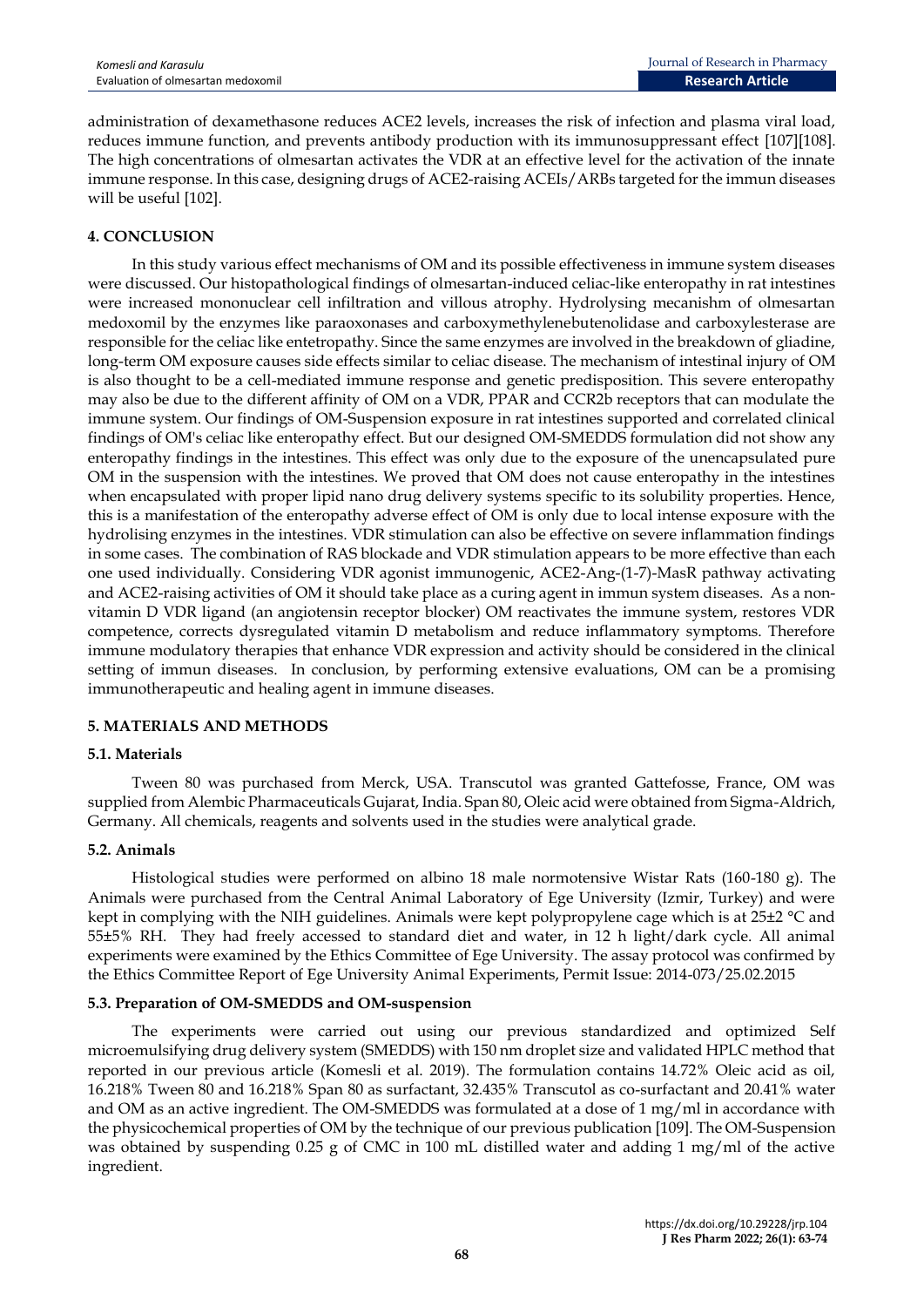## **5.4. Administration of drug formulations**

Rats were designed in three groups  $(n = 6)$ . Group 1 was defined as the control group and drug was not given. Group 2 rats received a treatment at a dose of 1.3 mg / kg OM-SMEDDS and Group 3 rats received a dose of 1.3 mg / kg OM-Suspension orally once a day for a month. The dose administered was determined by considering the pharmacokinetic parameters in earlier publications and the equation 1 based on body surface area below. The OM treatment was continued for one month and the histopathological effects of formulations were analysed [15][42][43]

Animal dose  $(mg/kg)$  = human equivalent dose $(mg/kg)$  × humanKm/animalKm Eq. 1

Km= the surface area to weight ratios.

#### **5.5. Histopatological examinations**

After 1 month exposure to OM, the duodenal part of the intestinal samples were taken from the OM-SMEDDS, OM-Suspension-treated groups and the control group. Results were evaluated and compared histologically for celiac-like enteropathy. Histochemical examinations were made by fixing intestinal epithelial samples with 10% formol and taking sections. Samples were washed overnight under flow to remove the fixative and kept for 20 minutes in 70%, 80% and 96% ethyl alcohol and 4 different batches of acetone for dehydration, respectively. Subjected to 2 different xylenes for 30 minutes for transparency. The samples were embedded in hard paraffin after being dipped in soft paraffin 2 times, for 1 hour each. The samples were microtomized with a 5 micrometer thick rotary microtome (RM2255, Leica) [110].

#### **5.6. Hematoxylin eosin protocol**

Sections were kept overnight in a 60  $^{\circ}$  C incubator for deparaffinization. They were exposed to three different xylenes for 20 minutes (in the oven) and twice for 10 minutes. Five different decreasing alcohol ratios were used for dehydration. The sections were rinsed with distilled water and stained with hematoxylin (01562E, Surgipath, Bretton, Peter Borough, Cambridgeshire) for 10 minutes. Sections were washed in a stream for 10 minutes to remove excess dye from tissue. It was then stained with Eosin (01602E, Surgipath, Bretton, Peter Borough, Cambridgeshire) for 2 minutes. Sections were passed through 2 series of absolute alcohol, 70%, 80%, 96%, respectively, and kept in three different xylenes to ensure 20 minutes transparency. Sections were closed with main compartments (UN 1866, Merck, Darmstadt, Germany). After staining, intestinal histopathology was visualized by electron microscopy. OM-SMEDDS, OM-Suspension, and control group images were evaluated for the presence of celiac-like enteropathy at one month.

**Acknowledgements:** The authors acknowledge to Aliye Uster Foundation and ARGEFAR Pre-phase Research Unit, Laboratory of Experimental Animals, Ege University (Izmir, Turkey) for providing support. They also acknowledge Prof. Dr. Bekir Ugur Ergur for his great supports in histology field.

**Author contributions:** Concept – E.K.; Design – E.K.; Supervision – E.K.; Resources – E.K.; Materials – Y.K.; Data Collection and/or Processing – Y.K.; Analysis and/or Interpretation – Y.K.; Literature Search – Y.K.; Writing – Y.K.; Critical Reviews – E.K, Y.K.

**Conflict of interest statement:** No potential conflict of interest was reported by the authors.

**Ethics committee approval:** The animal assay protocol was confirmed by the Ethics Committee Report of Ege University Animal Experiments, Permit Issue: 2014-073/25.02.2015.

**Funding:** The author acknowledges to Aliye Uster Foundation for funding of this study. This work was also supported by the Ege University Scientific Research Project Commission (BAP), Izmir-Turkey, Grant Number 15-ECZ-014.

#### **REFERENCES**

- [1] Akhtar S, Benter IF, Danjuma MI, Doi SAR, Hasan SS, Habib AM. Pharmacotherapy in COVID-19 patients: a review of ACE2-raising drugs and their clinical safety. J Drug Target. 2020; 28(7-8): 683-699. [\[CrossRef\]](https://doi.org/10.1080/1061186X.2020.1797754)
- [2] Sacristán D, Marquesz M, Zamorano-León JJ, Luque M, Armengol J, del Castillo J. Modifications by Olmesartan medoxomil treatment of the platelet protein profile of moderate hypertensive patients. Proteomics - Clin Appl. 2008;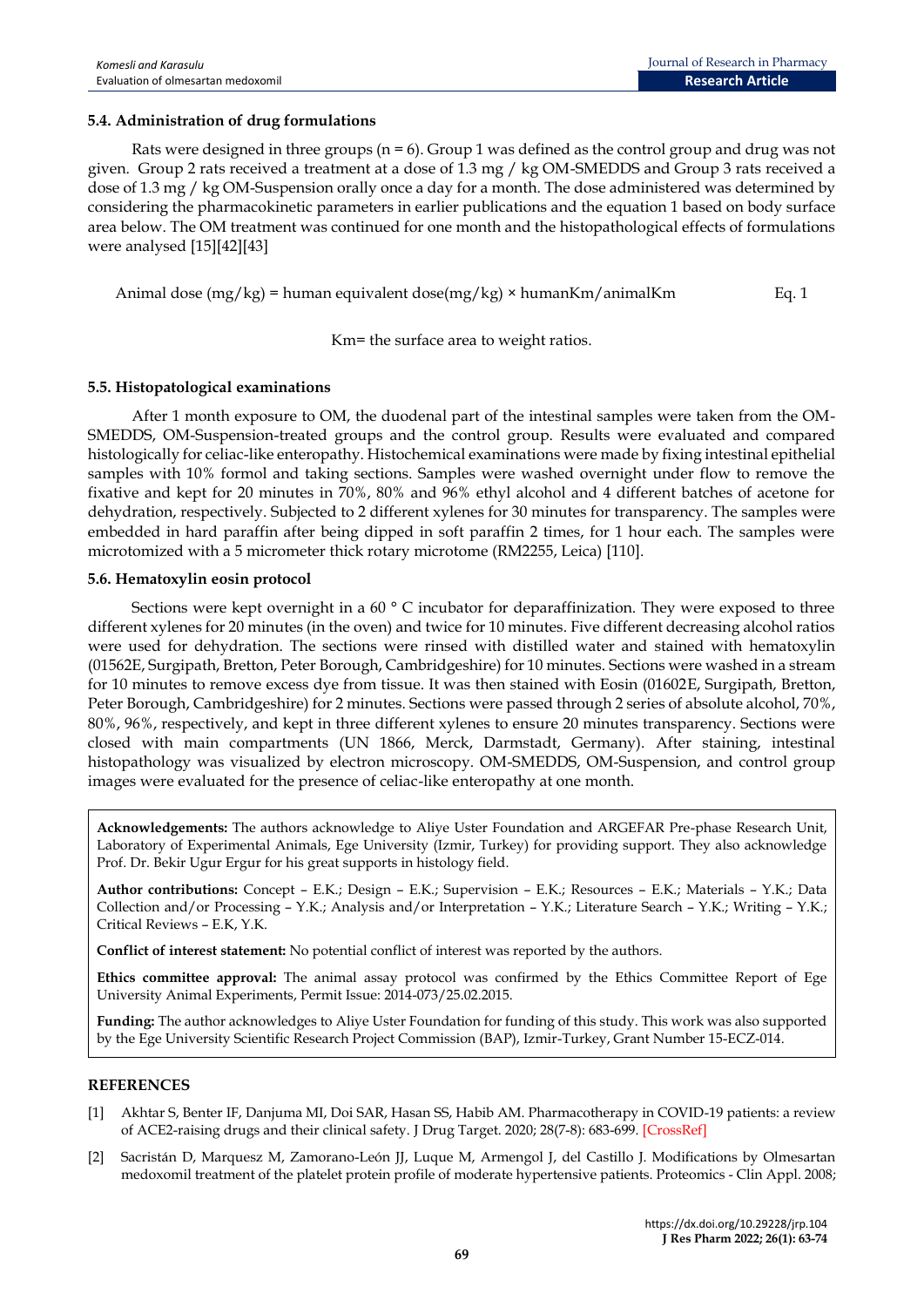2(9): 1300-1312. [\[CrossRef\]](https://doi.org/10.1002/prca.200700021)

- [3] Mangin M, Sinha R, Fincher K. Inflammation and vitamin D: the infection connection. Inflamm Res. 2014; 63 (10): 803-819. [\[CrossRef\]](https://dx.doi.org/10.1007%2Fs00011-014-0755-z)
- [4] Li YC, Kong J, Wei M, Chen ZF, Liu SQ, Cao LP. 1,25-Dihydroxyvitamin D3 is a negative endocrine regulator of the renin-angiotensin system. J Clin Invest. 2002; 110(2): 229-238[. \[CrossRef\]](https://doi.org/10.1172/JCI15219)
- [5] Suzuki Y, Ruiz-Ortega M, Lorenzo O, Ruperez M, Esteban V, Egido J. Inflammation and angiotensin II. Int J Biochem Cell Biol. 2003; 35(6): 881-900[. \[CrossRef\]](https://doi.org/10.1016/s1357-2725(02)00271-6)
- [6] Ferder M, Inserra F, Manucha W, Ferder L. The world pandemic of vitamin D deficiency could possibly be explained by cellular inflammatory response activity induced by the renin-angiotensin system. Am J Physiol - Cell Physiol. 2013; 304(11): 1027-1039. [\[CrossRef\]](https://doi.org/10.1152/ajpcell.00403.2011)
- [7] Talbot G H, Small bowel histopathologic findings suggestive of celiac disease in an asymptomatic patient receiving olmesartan. Mayo Clin Proc. 2012; 87(12): 1231–1232. [\[CrossRef\]](https://pubmed.ncbi.nlm.nih.gov/23218090/)
- [8] Fummi C. Severe enteropathy induced by olmesartan: a case report. Fundam Clin Pharmacol. 2014; (28): 91-114. [\[CrossRef\]](http://doi.wiley.com/10.1111/fcp.12066)
- [9] Papista C, Gerakopoulos V, Kourelis A, Sounidaki M, Kontana A, Berthelot L. Gluten induces coeliac-like disease in sensitised mice involving IgA, CD71 and transglutaminase 2 interactions that are prevented by probiotics. Lab Investig. 2012; 92(4): 625–635. [\[CrossRef\]](https://doi.org/10.1038/labinvest.2012.13)
- [10] Kaswala D, Veeraraghavan G, Kelly C, Leffler D. Celiac Disease: Diagnostic Standards and Dilemmas. Diseases. 2015; 3(2): 86-101[. \[CrossRef\]](https://doi.org/10.3390/diseases3020086)
- [11] Oberhuber G. Histopathology of celiac disease. Biomed Pharmacother. 2000; 54(7): 368-372. [\[CrossRef\]](https://doi.org/10.1016/S0753-3322(01)80003-2)
- [12] Niewinski MM. Advances in Celiac Disease and Gluten-Free Diet. J Am Diet Assoc. 2008; 108 (4): 661-672. [\[CrossRef\]](https://doi.org/10.1016/j.jada.2008.01.011)
- [13] Garrote JA, Gómez-González E, Bernardo D, Arranz E, Chirdo F. Celiac disease pathogenesis: the proinflammatory cytokine network. J Pediatr Gastroenterol Nutr. 2008; 47(Suppl 1): S27–32[. \[CrossRef\]](https://doi.org/10.1097/mpg.0b013e3181818fb9)
- [14] Kagnoff MF. Celiac disease: Pathogenesis of a model immunogenetic disease. J Clin Invest. 2007; 117(1): 41-49 [\[CrossRef\]](https://doi.org/10.1172/JCI30253)
- [15] Gorain B, Choudhury H, Kundu A, Sarkar L, Karmakar S, Jaisankar P, et al. Nanoemulsion strategy for olmesartan medoxomil improves oral absorption and extended antihypertensive activity in hypertensive rats. Colloids Surf B Biointerfaces. 2014; 115: 286–294[. \[CrossRef\]](https://doi.org/10.1016/j.colsurfb.2013.12.016)
- [16] Mulllertz A, Ogbonna A, Ren S, Rades T. New perspectives on lipid and surfactant based drug delivery systems for oral delivery of poorly soluble drugs. J Pharm Pharmacol. 2010; 62: 1622–1636[. \[CrossRef\]](https://doi.org/10.1111/j.2042-7158.2010.01107.x)
- [17] Fatouros DG, Bergenstahl B, Mullertz A. Morphological observations on a lipid-based drug delivery system during in vitro digestion. Eur J Pharm Sci. 2007; 31(2): 85-94 [\[CrossRef\]](https://doi.org/10.1016/j.ejps.2007.02.009)
- [18] Marshall TG, Lee RE, Marshall FE. Common angiotensin receptor blockers may directly modulate the immune system via VDR, PPAR and CCR2b. Theor Biol Med Model. 2006; 3: 1. [\[CrossRef\]](https://doi.org/10.1186/1742-4682-3-1)
- [19] Jones G, Prosser DE, Kaufmann M. 25-Hydroxyvitamin D-24-hydroxylase (CYP24A1): Its important role in the degradation of vitamin D. Arch Biochem Biophys. 2012; 523(1): 9-18. [\[CrossRef\]](https://doi.org/10.1016/j.abb.2011.11.003)
- [20] Kongsbak M, Levring TB, Geisler C, von Essen MR. The vitamin D receptor and T cell function. Front Immunol. 2013; 4(18): 1-10. [\[CrossRef\]](https://doi.org/10.3389/fimmu.2013.00148)
- [21] Arao T, Okada Y, Mori H, Nishida K, Tanaka Y. Antihypertensive and metabolic effects of high-dose olmesartan and telmisartan in type 2 diabetes patients with hypertension. Endocr J. 2013; 60(5): 563-570[. \[CrossRef\]](https://doi.org/10.1507/endocrj.ej12-0326)
- [22] Fliser D, Buchholz K, Haller H. Antiinflammatory effects of angiotensin II subtype 1 receptor blockade in hypertensive patients with microinflammation. Circulation. 2004; 110(9): 1103-1107. [\[CrossRef\]](https://doi.org/10.1161/01.CIR.0000140265.21608.8E)
- [23] Platten M, Youssef S, Eun MH, Ho PP, Han MH, Lanz T V. Blocking angiotensin-converting enzyme induces potent regulatory T cells and modulates TH1- and TH17-mediated autoimmunity. Proc Natl Acad Sci U S A. 2009; 106(35): 14948-14953[. \[CrossRef\]](https://doi.org/10.1073/pnas.0903958106)
- [24] Izu Y, Mizoguchi F, Kawamata A, Hayata T, Nakamoto T, Nakashima K, et al. Angiotensin II type 2 receptor blockade increases bone mass. J Biol Chem. 2009; 284(8): 4857-4864[. \[CrossRef\]](https://doi.org/10.1074/jbc.M807610200)
- [25] Shimizu H, Nakagami H, Osako MK, Hanayama R, Kunugiza Y, Kizawa T, et al. Angiotensin II accelerates osteoporosis by activating osteoclasts. FASEB J. 2008; 22(7): 2465-2475[. \[CrossRef\]](https://doi.org/10.1096/fj.07-098954)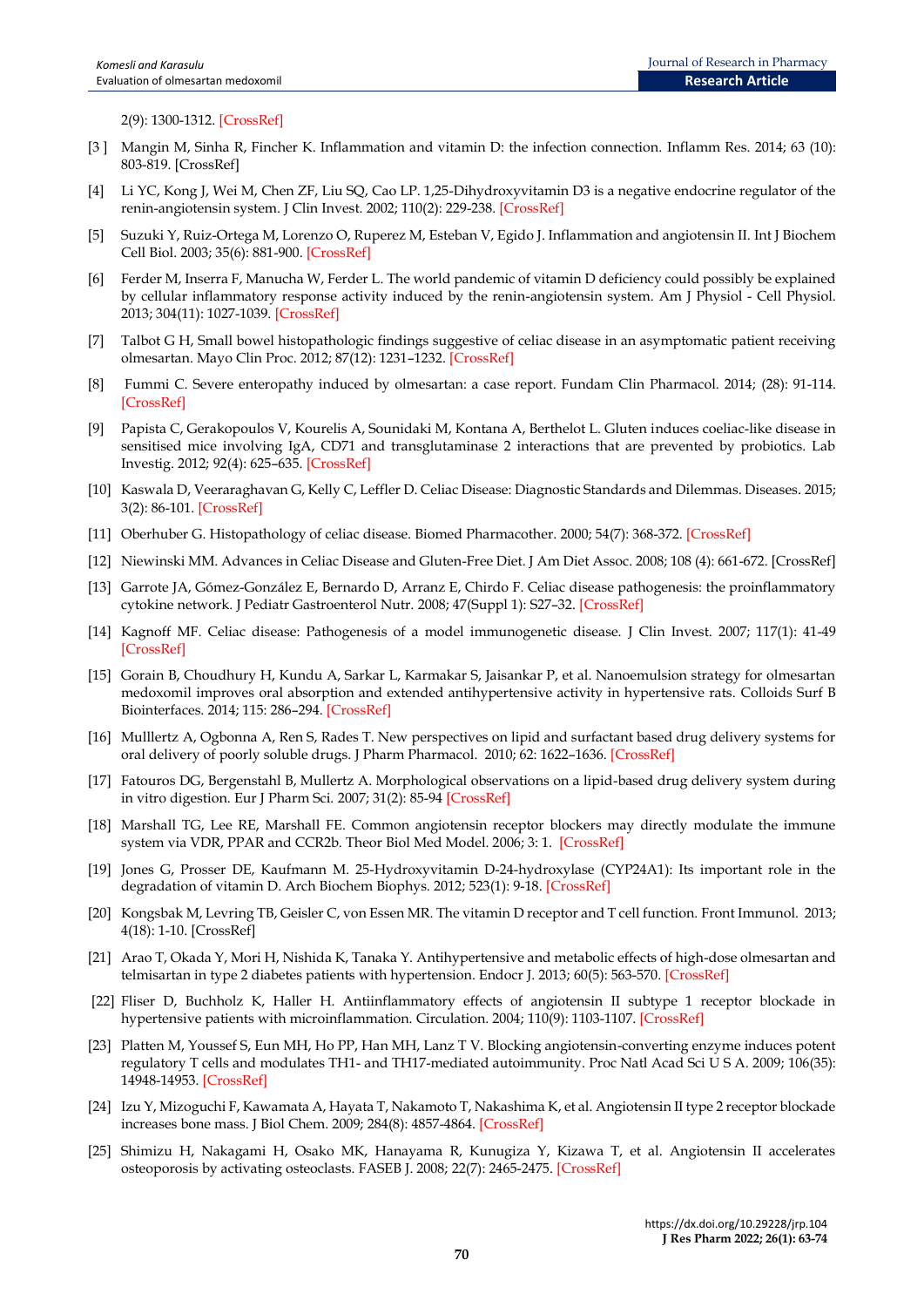- [26] Li YC, Kong J, Wei M, Chen Z-F, Liu SQ, Cao L-P. 1,25-Dihydroxyvitamin D3 is a negative endocrine regulator of the renin-angiotensin system. J Clin Invest. 2002; 110(2): 229-238[. \[CrossRef\]](https://doi.org/10.1172/JCI15219)
- [27] Belum GR, Belum VR, Chaitanya Arudra SK, Reddy BSN. The Jarisch-Herxheimer reaction: Revisited. Travel Med Infect Dis. 2013; 11(4): 231-237[. \[CrossRef\]](https://doi.org/10.1016/j.tmaid.2013.04.001)
- [28] Hurley JC. Antibiotic-Induced Release of Endotoxin A Therapeutic Paradox. Drug Saf. 1995; 12 (3): 183-195. [\[CrossRef\]](https://doi.org/10.2165/00002018-199512030-00004)
- [29] Sonawane A, Santos JC, Mishra BB, Jena P, Progida C, Sorensen OE. Cathelicidin is involved in the intracellular killing of mycobacteria in macrophages. Cell Microbiol. 2011; 13(10): 1601-1617[. \[CrossRef\]](https://doi.org/10.1111/j.1462-5822.2011.01644.x)
- [30] Nickel D, Busch M, Mayer D, Hagemann B, Knoll V, Stenger S. Hypoxia Triggers the Expression of Human β Defensin 2 and Antimicrobial Activity against Mycobacterium tuberculosis in Human Macrophages . J Immunol. 2012; 188(8): 4001-4007[. \[CrossRef\]](https://doi.org/10.4049/jimmunol.1100976)
- [31] Hajishengallis G, Lambris JD. Microbial manipulation of receptor crosstalk in innate immunity. Nat Rev Immunol. 2011; 11(3): 187-200. [\[CrossRef\]](https://doi.org/10.1038/nri2918)
- [32] Takizawa S, Dan T, Uesugi T, Nagata E, Takagi S, Van Ypersele De Strihou C, et al. A sartan derivative with a very low angiotensin II receptor affinity ameliorates ischemic cerebral damage. J Cereb Blood Flow Metab. 2009; 29(10): 1665–1672. [\[CrossRef\]](https://doi.org/10.1038/jcbfm.2009.82)
- [33] Ferrario C. Effect of angiotensin receptor blockade on endothelial function: Focus on olmesartan medoxomil. Vasc Health Risk Manag. 2009; 5(1): 301-314. [\[CrossRef\]](https://doi.org/10.2147/vhrm.s3141)
- [34] Schwocho LR, Masonson HN. Pharmacokinetics of CS-866, a new angiotensin II receptor blocker, in healthy subjects. J Clin Pharmacol. 2001; 41(5): 515-527. [\[CrossRef\]](https://doi.org/10.1177/00912700122010393)
- [35] Proal AD, Albert PJ, Marshall TG, Blaney GP, Lindseth IA. Immunostimulation in the treatment for chronic fatigue syndrome/myalgic encephalomyelitis. Immunol Res. 2013; 56(2-3): 398-412[. \[CrossRef\]](https://doi.org/10.1007/s12026-013-8413-z)
- [36] Waterhouse JC, Perez TH, Albert PJ. Reversing bacteria-induced vitamin D receptor dysfunction is key to autoimmune disease. In: Annals of the New York Academy of Sciences. 2009; 1173: 757-765. [\[CrossRef\]](https://doi.org/10.1111/j.1749-6632.2009.04637.x)
- [37] Lemire J. 1,25-Dihydroxyvitamin D3– a hormone with immunomodulatory properties1,25-Dihydroxyvitamin D3– ein Hormon mit immunmodulierenden Eigenschaften. Z Rheumatol. 2000; 59(Suppl 1): 24-27. [\[CrossRef\]](https://doi.org/10.1007/s003930070034)
- [38] Zhang Y, Leung DYM, Richers BN, Liu Y, Remigio LK, Riches DW, et al. Vitamin D Inhibits Monocyte/Macrophage Proinflammatory Cytokine Production by Targeting MAPK Phosphatase-1. J Immunol. 2012; 188(5): 2127-2135. [\[CrossRef\]](https://doi.org/10.4049/jimmunol.1102412)
- [39] Arnson Y, Amital H, Shoenfeld Y. Vitamin D and autoimmunity: New aetiological and therapeutic considerations. Ann Rheum Dis. 2007; 66(9): 1137-1142. [\[CrossRef\]](https://doi.org/10.1136/ard.2007.069831)
- [40] Marietta EV, Cartee A, Rishi A, Murray JA. Drug-induced enteropathy. Dig Dis. 2015; 33(2): 215-220. [\[CrossRef\]](https://doi.org/10.1159/000370205)
- [41] Malfertheiner P, Ripellino C, Cataldo N. Severe intestinal malabsorption associated with ACE inhibitor or angiotensin receptor blocker treatment. An observational cohort study in Germany and Italy. Pharmacoepidemiol Drug Saf. 2018; 27(6): 581-586. [\[CrossRef\]](https://doi.org/10.1002/pds.4402)
- [42] Mızuno M, Sada T, Kato M, Koıke H. Renoprotective Effects of Blockade of Angiotensin II AT1 Receptors in an Animal Model of Type 2 Diabetes. Hypertens Res. 2002; 25(2): 271-278[. \[CrossRef\]](https://doi.org/10.1291/hypres.25.271)
- [43] Reagan-Shaw S, Nihal M, Ahmad N. Dose translation from animal to human studies revisited. FASEB J. 2008; 22(3): 659-661[. \[CrossRef\]](https://doi.org/10.1096/fj.07-9574LSF)
- [44] Zanelli M. Sprue-like enteropathy associated with angiotensin ii receptor blockers other than olmesartan. Aliment Pharmacol Ther. 2017; 46(4): 471-473. [\[CrossRef\]](https://doi.org/10.1111/apt.14176)
- [45] Marsh MN. Gluten, major histocompatibility complex, and the small intestine. Gastroenterology. 2016; 102(1): 330- 354. [\[CrossRef\]](https://doi.org/10.1016/0016-5085(92)91819-p)
- [46] Husby S, Koletzko S, Korponay-Szabó IR, Mearin ML, Phillips A, Shamir R, et al. European society for pediatric gastroenterology, hepatology, and nutrition guidelines for the diagnosis of coeliac disease. J Pediatr Gastroenterol Nutr. 2012; 54(1): 136–160[. \[CrossRef\]](https://doi.org/10.1097/MPG.0b013e31821a23d0)
- [47] Esteve M, Temiño R, Carrasco A, Batista L, Del Val A, Blé M, et al. Potential coeliac disease markers and autoimmunity in olmesartan induced enteropathy: A population-based study. Dig Liver Dis. 2016; 48(2): 154-161. [\[CrossRef\]](https://doi.org/10.1016/j.dld.2015.09.014)
- [48] Kourlaba G, Gialama F, Tsioufis K, Maniadakis N. A literature review to evaluate the clinical and economic value of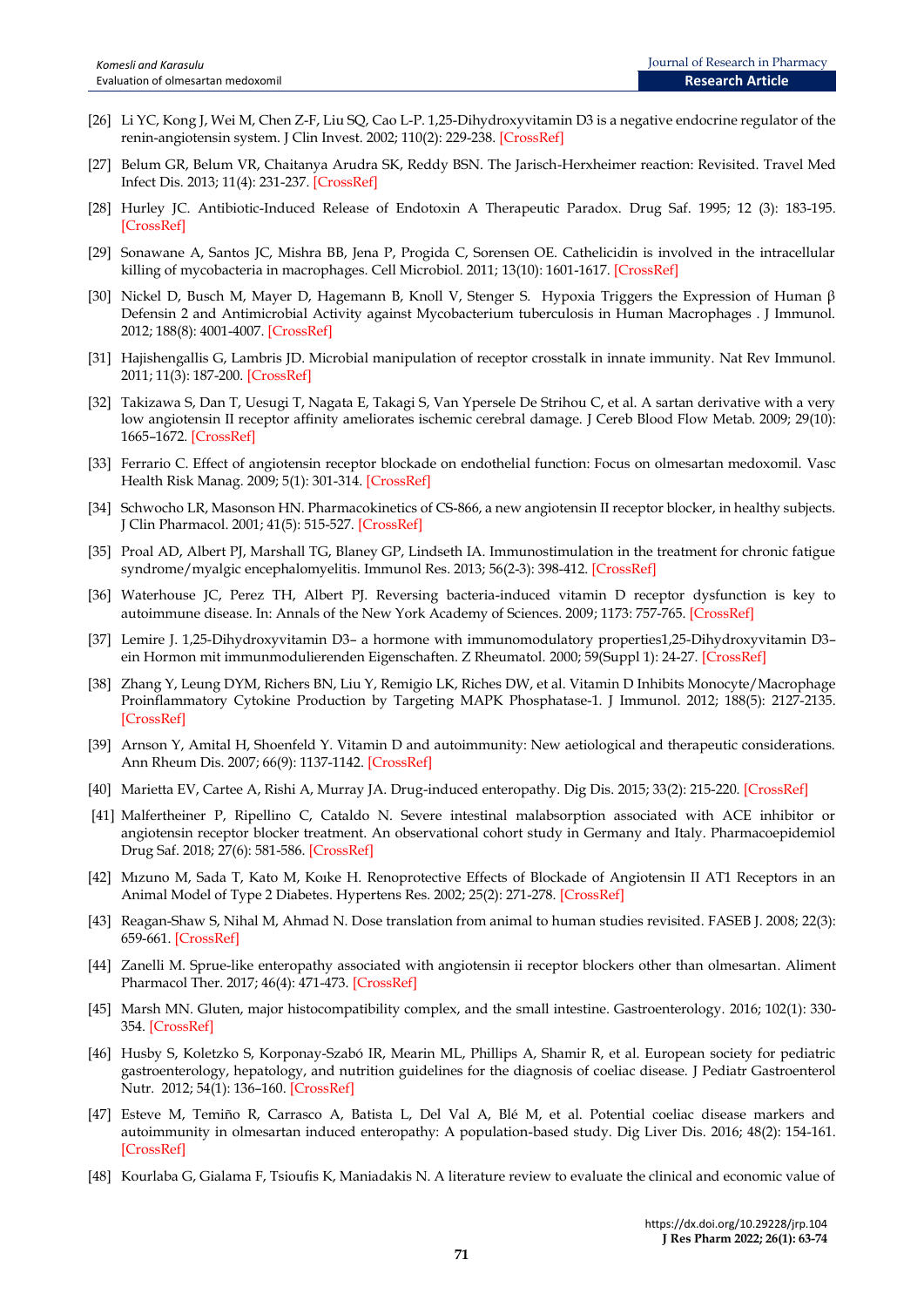olmesartan for the treatment of hypertensive patients. Int J Cardiol. 2016; 221(15): 60-74[. \[CrossRef\]](https://doi.org/10.1016/j.ijcard.2016.06.115)

- [49] Marthey L, Cadiot G, Seksik P, Pouderoux P, Lacroute J, Skinazi F, et al. Olmesartan-associated enteropathy: Results of a national survey. Aliment Pharmacol Ther. 2014; 40(9): 1103-1109. [\[CrossRef\]](https://doi.org/10.1111/apt.12937)
- [50] Mendoza P. Enteropathy related to angiotensin II receptor antagonist losartan: Case study. Clin Transl Allergy. 2016; 6(Suppl 3): 92-101[. \[CrossRef\]](https://ctajournal.biomedcentral.com/articles/10.1186/s13601-016-0122-y)
- [51] Hoegh-Petersen M, Thomsen AR, Christensen JP, Holst PJ. Mucosal immunization with recombinant adenoviral vectors expressing murine gammaherpesvirus-68 genes M2 and M3 can reduce latent viral load. Vaccine. 2009; 27(48): 6723-6730[. \[CrossRef\]](https://doi.org/10.1016/j.vaccine.2009.08.104)
- [52] Dreifuss SE, Tomizawa Y, Farber NJ, Davison JM, Sohnen AE. Spruelike Enteropathy Associated with Olmesartan: An Unusual Case of Severe Diarrhea. Case Rep Gastrointest Med. 2013; 618071: 1-3. [\[CrossRef\]](https://doi.org/10.1155/2013/618071)
- [53] Cyrany J, Vasatko T, Machac J, Nova M, Szanyi J, Kopacova M. Letter: Telmisartan-associated enteropathy Is there any class effect? Aliment Pharmacol Ther. 2014; 40(5): 569-570. [\[CrossRef\]](https://doi.org/10.1111/apt.12850)
- [54] Mandavdhare HS, Sharma V, Prasad KK, Kumar A, Rathi M, Rana SS. Telmisartan-induced sprue-like enteropathy: A case report and a review of patients using non-olmesartan angiotensin receptor blockers. Intest Res. 2017; 15(3): 419-421[. \[CrossRef\]](https://doi.org/10.5217/ir.2017.15.3.419)
- [55] Maier H, Hehemann K, Vieth M. Celiac disease-like enteropathy due to antihypertensive therapy with the angiotensin-II receptor type 1 inhibitor eprosartan. Cesk Patol. 2015; 51(2): 87-88. [\[CrossRef\]](https://pubmed.ncbi.nlm.nih.gov/25970720/)
- [56] Khan AS, Peter S, Wilcox CM. Olmesartan-induced enteropathy resembling celiac disease. Endoscopy. 2014; 46: E97- E98. [\[CrossRef\]](https://doi.org/10.1055/s-0033-1359132)
- [57] Carneiro L, Moreira A, Pereira A, Andrade C, Soares J, Silva A. Olmesartan-Induced Sprue Like Enteropathy. GE Port J Gastroenterol. 2016; 23(2): 101-105. [\[CrossRef\]](https://doi.org/10.1016/j.jpge.2015.12.003)
- [58] Lagana SM, Braunstein ED, Arguelles-Grande C, Bhagat G, Green PHR, Lebwohl B. Sprue-Like histology in patients with abdominal pain taking olmesartan compared with other angiotensin receptor blockers. J Clin Pathol. 2015; 68(1): 29-32[. \[CrossRef\]](https://doi.org/10.1136/jclinpath-2014-202615)
- [59] Yadav AA, Yadav DS, Karekar PS, Pore Y V, Gajare P. Enhanced solubility and dissolution rate of Olmesartan medoxomil using crystallo-co-agglomeration technique. Pelagia Res Libr. 2012; 3(2): 160-169. [\[CrossRef\]](https://www.semanticscholar.org/paper/Enhanced-solubility-and-dissolution-rate-of-using-Yadav-Yadav/399474ff07c7ce4b685529198d8ce56090af444c)
- [60] Pallav K, Leffler DA, Tariq S, Kabbani T, Hansen J, Peer A, et al. Noncoeliac enteropathy: The differential diagnosis of villous atrophy in contemporary clinical practice. Aliment Pharmacol Ther. 2012; 35(3): 380-390[. \[CrossRef\]](https://doi.org/10.1111/j.1365-2036.2011.04938.x)
- [61] Seth A, Gupta V, Jain P. Olmesartan: An overlooked cause for non-celiac sprue like enteropathy. Asian J Pharm Pharmacol. 2018; 4(1): 83-86. [\[CrossRef\]](https://doi.org/10.31024/ajpp.2018.4.1.15)
- [62] Marietta E V, Nadeau AM, Cartee AK, Singh I, Rishi A, Choung RS, et al. Immunopathogenesis of olmesartanassociated enteropathy. Aliment Pharmacol Ther. 2015; 42(11-12): 1303-1314. [\[CrossRef\]](https://doi.org/10.1111/apt.13413)
- [63] Bhat N, Anupama NK, Yelsangikar A, Vizhi K. Olmesartan-related sprue-like enteropathy. Indian J Gastroenterol. 2014; 33(6): 564–567[. \[CrossRef\]](https://doi.org/10.1007/s12664-014-0506-7)
- [64] Martins C, Teixeira C, Ribeiro S, Trabulo D, Cardoso C, Mangualde J, et al. Seronegative Intestinal Villous Atrophy: A Diagnostic Challenge. Case Rep Gastrointest Med. 2016; 6392028: 1-4. [\[CrossRef\]](https://doi.org/10.1155/2016/6392028)
- [65] Burbure N, Lebwohl B, Arguelles-Grande C, Green PHR, Bhagat G, Lagana S. Olmesartan-associated sprue-like enteropathy: A systematic review with emphasis on histopathology. Hum Pathol. 2016; 50: 127–134[. \[CrossRef\]](https://doi.org/10.1016/j.humpath.2015.12.001)
- [66] Scialom S, Malamut G, Meresse B, Guegan N, Brousse N, Verkarre V, et al. Gastrointestinal disorder associated with olmesartan mimics autoimmune enteropathy. PLoS One. 2015; 10(6): e0125024. [\[CrossRef\]](https://doi.org/10.1371/journal.pone.0125024)
- [67] Kulai T, Arnason T, MacIntosh D, Igoe J. Duodenal Villous Atrophy in a TTG-Negative Patient Taking Olmesartan: A Case Report and Review of the Literature. Can J Gastroenterol Hepatol. 2016; 6091571. [\[CrossRef\]](https://doi.org/10.1155/2016/6091571)
- [68] Negro A, Rossi GM, Santi R, Iori V, De Marco L. A Case of Severe Sprue-like Enteropathy Associated with Losartan. J Clin Gastroenterol. 2015; 49(9): 794. [\[CrossRef\]](https://doi.org/10.1097/MCG.0000000000000383)
- [69] Hickson J, Ackler S, Klaubert D, Bouska J, Ellis P, Foster K, Oleksijew A, Rodriguez L, Schlessinger S, Wang B, Frost D, et al. Noninvasive molecular imaging of apoptosis in vivo using a modified firefly luciferase substrate, Z-DEVDaminoluciferin. Cell Death Differ. 2010; 17(6): 1003-1010[. \[CrossRef\]](http://dx.doi.org/10.1038/cdd.2009.205)
- [70] Tran TH, Li H. Olmesartan and drug-induced enteropathy. P T a peer-reviewed J Formul Manag a peer-reviewed J Formul Manag. 2014; 39(1): 47–50[. \[CrossRef\]](https://pubmed.ncbi.nlm.nih.gov/24672214/)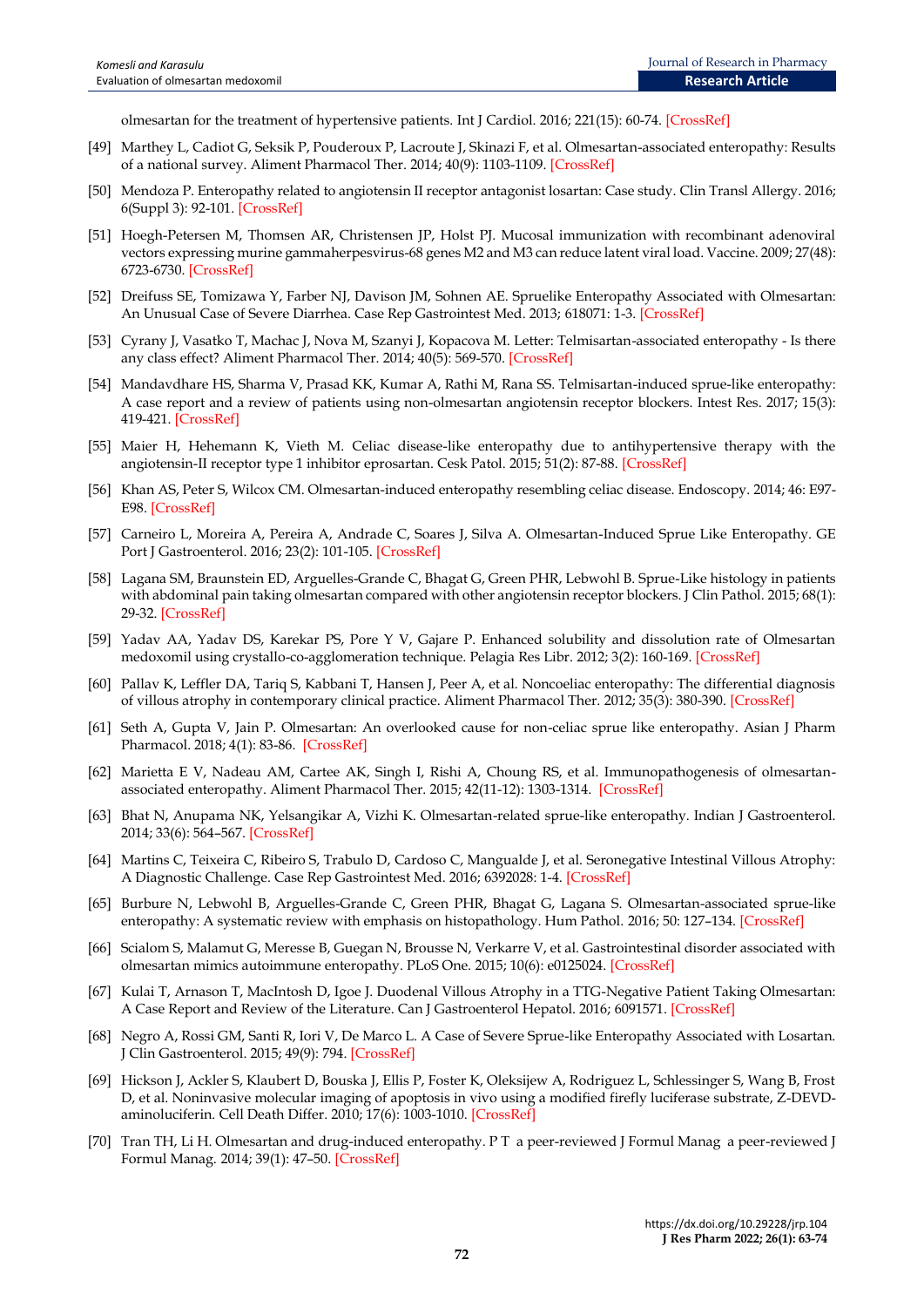- [71] Basson M, Mezzarobba M, Weill A, Ricordeau P, Allemand H, Alla F, et al. Severe intestinal malabsorption associated with olmesartan: A French nationwide observational cohort study. Gut. 2015; 65(10): 1664-1669. [\[CrossRef\]](https://doi.org/10.1136/gutjnl-2015-309690)
- [72] Hehemann K, Vieth M, Maier H. Celiac disease-like enteropathy due to antihypertensive therapy with the angiotensin-II receptor type 1 inhibitor eprosartan. Cesk Patol. 2015; 51(2): 87-88[. \[CrossRef\]](https://www.prolekare.cz/en/journals/czecho-slovak-pathology/2015-2-7/celiac-disease-like-enteropathy-due-to-antihypertensive-therapy-with-the-angiotensin-ii-receptor-type-1-inhibitor-eprosartan-52061)
- [73] Herman ML, Rubio-Tapia A, Wu TT, Murray JA. A case of severe sprue-like enteropathy associated with valsartan. ACG Case Reports J. 2015; 2(2): 92–94[. \[CrossRef\]](https://doi.org/10.14309/crj.2015.15)
- [74] Mondet L. Angiotensin II receptor blockers-induced enteropathy: Not just olmesartan! A case report with candesartan. Fundam Clin Pharmacol. 2016, 30(Suppl. 1): 47-87. [\[CrossRef\]](http://doi.org/10.1111/fcp.12190)
- [75] Précourt LP, Marcil V, Ntimbane T, Taha R, Lavoie JC, Delvin E, et al. Antioxidative properties of paraoxonase 2 in intestinal epithelial cells. Am J Physiol - Gastrointest Liver Physiol. 2012; 303: G623–G634. [\[CrossRef\]](https://doi.org/10.1152/ajpgi.00039.2012)
- [76] Laeis P, Puchler K, Kirch W. The pharmacokinetic and metabolic profile of olmesartan medoxomil limits the risk of clinically relevant drug interaction. J Hypertens Suppl. 2001; 19(1): S21-32[. \[CrossRef\]](https://doi.org/10.1097/00004872-200106001-00004)
- [77] Ma SF, Anraku M, Iwao Y, Yamasaki K, Kragh-Hansen U, Yamaotsu N, et al. Hydrolysis of angiotensin II receptor blocker prodrug olmesartan medoxomil by human serum albumin and identification of its catalytic active sites. Drug Metab Dispos. 2005; 33(12): 1911-1919. [\[CrossRef\]](https://doi.org/10.1124/dmd.105.006163)
- [78] Nishimuta H, Houston JB, Galetin A. Hepatic, intestinal, renal, and plasma hydrolysis of prodrugs in human, cynomolgus monkey, dog, and rat: Implications for in vitro-in vivo extrapolation of clearance of prodrugs. Drug Metab Dispos. 2014; 42(9): 1522-1531. [\[CrossRef\]](https://doi.org/10.1124/dmd.114.057372)
- [79] Ishizuka T, Yoshigae Y, Murayama N, Izumi T. Different hydrolases involved in bioactivation of prodrug-type angiotensin receptor blockers: Carboxymethylenebutenolidase and carboxylesterase 1. Drug Metab Dispos. 2013; 41(11): 1888-1895. [\[CrossRef\]](https://doi.org/10.1124/dmd.113.053595)
- [80] Ishizuka T, Fujimori I, Nishida A, Sakurai H, Yoshigae Y, Nakahara K, et al. Paraoxonase 1 as a major bioactivating hydrolase for olmesartan medoxomil in human blood circulation: Molecular identification and contribution to plasma metabolism. Drug Metab Dispos. 2012; 40(2):374-380. [\[CrossRef\]](https://doi.org/10.1124/dmd.111.041475)
- [81] Furlong CE, Marsillach J, Jarvik GP, Costa LG. Paraoxonases-1, -2 and -3: What are their Functions? Chem Biol Interact. 2016; 259(PtB): 51-62. [\[CrossRef\]](https://dx.doi.org/10.1016%2Fj.cbi.2016.05.036)
- [82] Ishizuka T, Fujimori I, Kato M, Noji-Sakikawa C, Saito M, Yoshigae Y, et al. Human carboxymethylenebutenolidase as a bioactivating hydrolase of olmesartan medoxomil in liver and intestine. J Biol Chem. 2010; 285 (16): 11892-11902. [\[CrossRef\]](https://doi.org/10.1074/jbc.M109.072629)
- [83] Ishizuka T, Rozehnal V, Fischer T, Kato A, Endo S, Yoshigae Y, et al. Interindividual variability of carboxymethylenebutenolidase homolog, a novel olmesartan medoxomil hydrolase, in the human liver and intestines. Drug Metab Dispos. 2013; 41(5): 1156-1162[. \[CrossRef\]](https://doi.org/10.1124/dmd.113.051482)
- [84] Ferretti G, Bacchetti T, Saturni L, Manzella N, Candelaresi C, Benedetti A, et al. Lipid Peroxidation and Paraoxonase-1 Activity in Celiac Disease. J Lipids. 2012; 587479. [\[CrossRef\]](https://doi.org/10.1155/2012/587479)
- [85] Hausch F, Shan L, Santiago NA, Gray GM, Khosla C. Intestinal digestive resistance of immunodominant gliadin peptides. Am J Physiol - Gastrointest Liver Physiol. 2002; 283(4): G996-G1003. [\[CrossRef\]](https://doi.org/10.1152/ajpgi.00136.2002)
- [86] Woolard MD, Frelinger JA. Outsmarting the host: Bacteria modulating the immune response. Immunol Res. 2008; 41(3): 188-202. [\[CrossRef\]](https://doi.org/10.1007/s12026-008-8021-5)
- [87] Dermine JF, Desjardins M. Survival of intracellular pathogens within macrophages. Protoplasma. 1999; 210: 11–24. [\[CrossRef\]](https://link.springer.com/article/10.1007/BF01314950)
- [88] Smith GR. Angiotensin and systems thinking: Wrapping your mind around the big picture. Ochsner J. 2013; 13(1): 11-25. [\[CrossRef\]](https://www.ncbi.nlm.nih.gov/pmc/articles/PMC3603174/)
- [89] Reynolds HR, Adhikari S, Pulgarin C, Troxel AB, Iturrate E, Johnson SB, et al. Renin–Angiotensin–Aldosterone System Inhibitors and Risk of Covid-19. N Engl J Med. 2020; 382(25): 2441-2448. [\[CrossRef\]](https://doi.org/10.1056/NEJMoa2008975)
- [90] Yang G, Tan Z, Zhou L, Yang M, Peng L, Liu J, et al. Effects Of ARBs And ACEIs On Virus Infection, Inflammatory Status And Clinical Outcomes In COVID-19 Patients With Hypertension: A Single Center Retrospective Study. Hypertens. 2020; 76(1): 51-58[. \[CrossRef\]](https://doi.org/10.1161/HYPERTENSIONAHA.120.15143)
- [91] Li J, Wang X, Chen J, Zhang H, Deng A. Association of Renin-Angiotensin System Inhibitors with Severity or Risk of Death in Patients with Hypertension Hospitalized for Coronavirus Disease 2019 (COVID-19) Infection in Wuhan, China. JAMA Cardiol. 2020; 5(7): 825-830. [\[CrossRef\]](https://doi.org/10.1001/jamacardio.2020.1624)